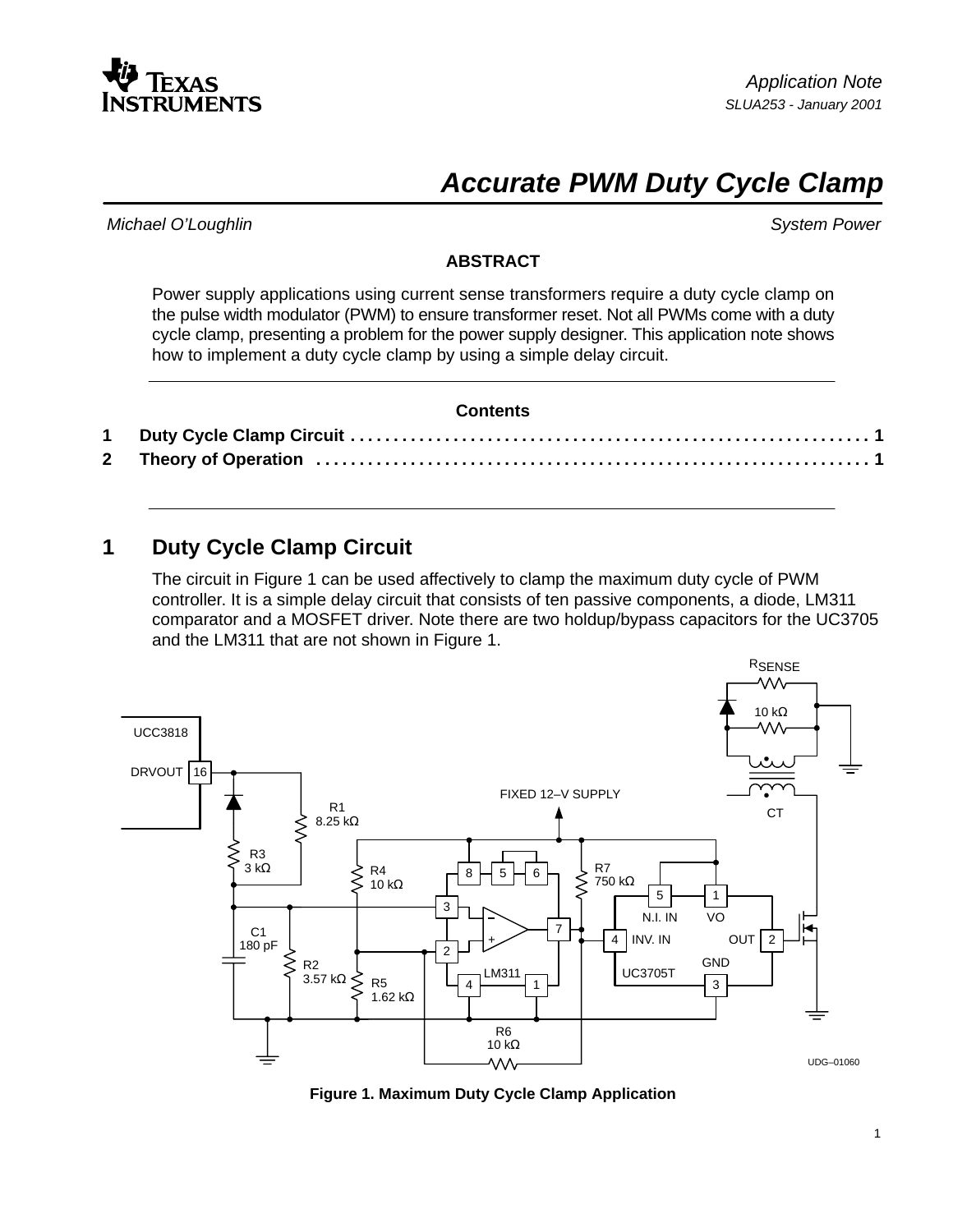

# **2 Theory of Operation**

When the gate drive of the UCC3818 transitions from low to high resistors R1, R2 and capacitor C1 form a timing delay to the LM311 comparator. When the threshold voltage of the comparator is reached, it activates the UC3705 MOSFET driver. Resistors R4, R5, R6 and R7 along with the LM311 form a hysteretic comparator that is required for circuit stability. Resistor R3 and diode D1 provide a fast discharge path for C1 during circuit reset, which occurs when the gate drive goes low.

### **2.1 Design Example**

Resistors R1 and R2 attenuate the gate drive signal. Diode D1 and resistor R3 speed up the turn off of the comparator. The following equations can be used to calculate the size of R2 and R3. VRPFAK is the peak ramp voltage, which is selected to be 3.6 V. V<sub>GATF</sub> is the maximum gate drive voltage of the UCC3818, which is approximately 12 V for this design.  $V_D$  is the forward diode drop of D1 and  $I<sub>GATE(max)</sub>$  is the maximum gate drive current that the PWM controller can sink. For this design the  $I_{GATE(max)}$  is 1.2 A and the diode used is a 1N4148, which has a forward voltage drop of 0.7 V. R1 is selected to be a standard 8.25 kΩ resistor, giving R2 a value of roughly 3.57 kΩ.

$$
R2 = R1 \times \frac{V_{RPEAK}}{V_{GATE} - V_{RPEAK}} \approx 3.57 k\Omega, R3 = \frac{V_{RPEAK} - V_D}{I_{GATE(max)}} \approx 3\Omega
$$
 (1)

Equation (2) is used to set up the LM311 comparator, where  $V_{FIXED-SUPPLY}$  is the supply voltage to the comparator and  $V_{TRIP}$  is the comparator trip voltage. For this design example  $V_{TRIP}$  was selected to be 3 V and R6 was selected to be 10 kΩ. Note for this equation to hold true R4 must be set to the same value as R6.

$$
R5 = \frac{1}{2} \times V_{TRIP} \times \frac{R6}{V_{FIXED\_SUPPLY} - V_{TRIP}} \approx 1.62 \text{ k}\Omega
$$
 (2)

After the components are selected, it is a good idea to check the hysteresis level to ensure the comparator will turn on and off correctly. Equation (3) can be used to calculate the hysteresis  $(V<sub>HYST</sub>)$  of this design example. For this design example, the hysteresis is approximately 1.5 V.

$$
V_{HYST} = \frac{V_{FIXED\_SUPPLY} \times \left(\frac{RS \times R6}{RS + R6}\right)}{R4 + \left(\frac{RS \times R6}{RS + R6}\right)} \approx 1.5 \text{ V}
$$
\n(3)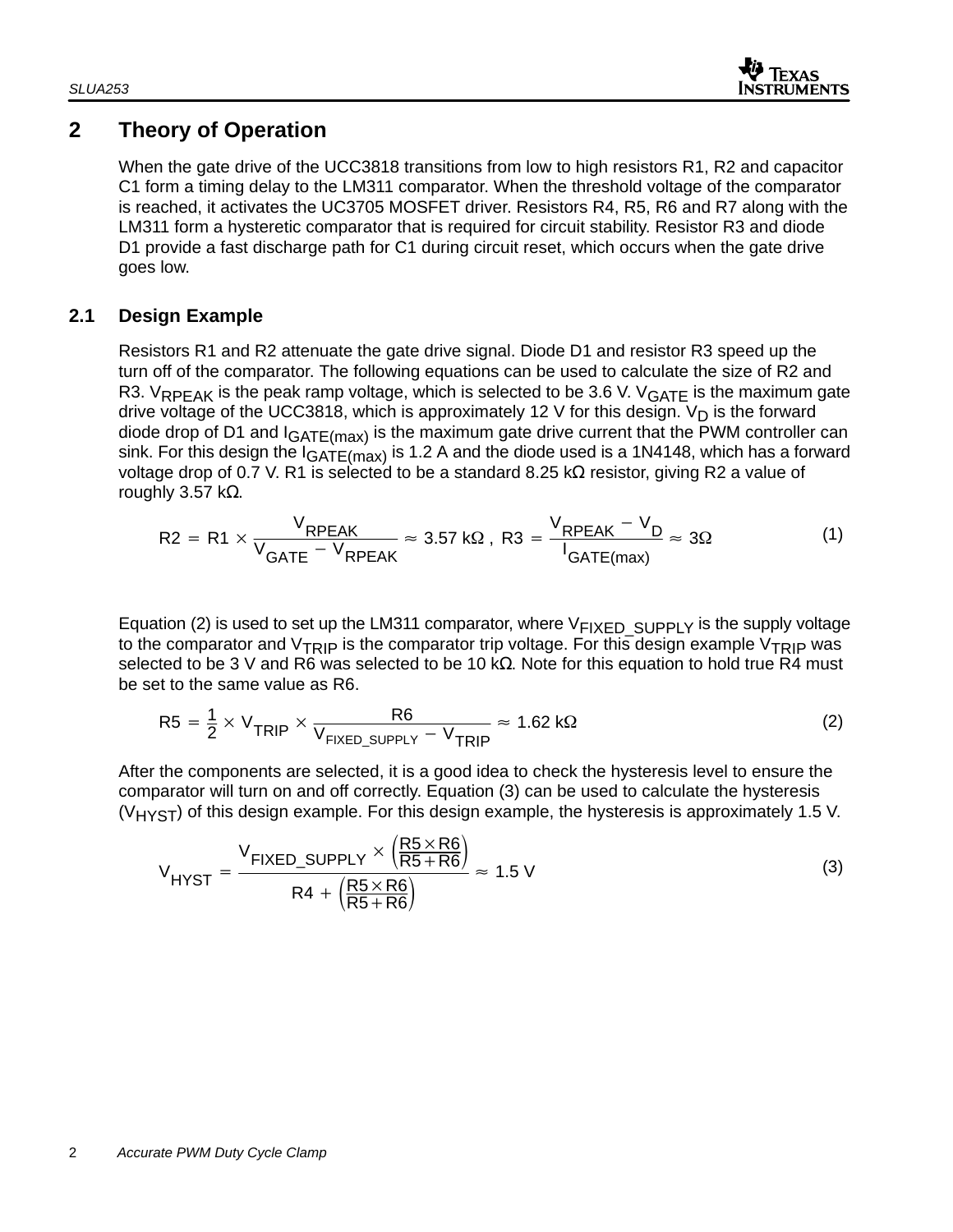$$
t = \left(1 - D_{MAX}\right) \times fs - t_{DELAY} = 900 \text{ ms},\tag{4}
$$
\n
$$
\frac{-t}{\sqrt{\frac{1}{N_{RIP}} - \frac{V_{TRIP}}{V_{GATE} \times \left(\frac{R2}{R1 + R2}\right)}}}\right] \approx 220 \text{ pF}
$$
\n
$$
C1 = \frac{\frac{R1 \times R2}{R1 + R2}}{\frac{R1 \times R2}{R1 + R2}} \approx 220 \text{ pF}
$$

Figure 2 shows that the duty cycle was clamped to roughly 90%. Channel 2 is the gate drive of the UCC3818. Channel 1 is the output of the UC3705 gate driver. Channel 3 is the voltage at the inverting input of the LM311 comparator and Channel 4 is the voltage at the non-inverting input of the comparator.



**Figure 2. Clamping Waveforms**

A duty cycle clamp on the PWM is required to reset a current transformer used in power supply applications. If the PWM used in the design does not have a duty cycle clamp, such as the UCC3818, additional circuitry will be required. This design example shows the duty clamp being implemented with delay circuit and MOSFET driver.